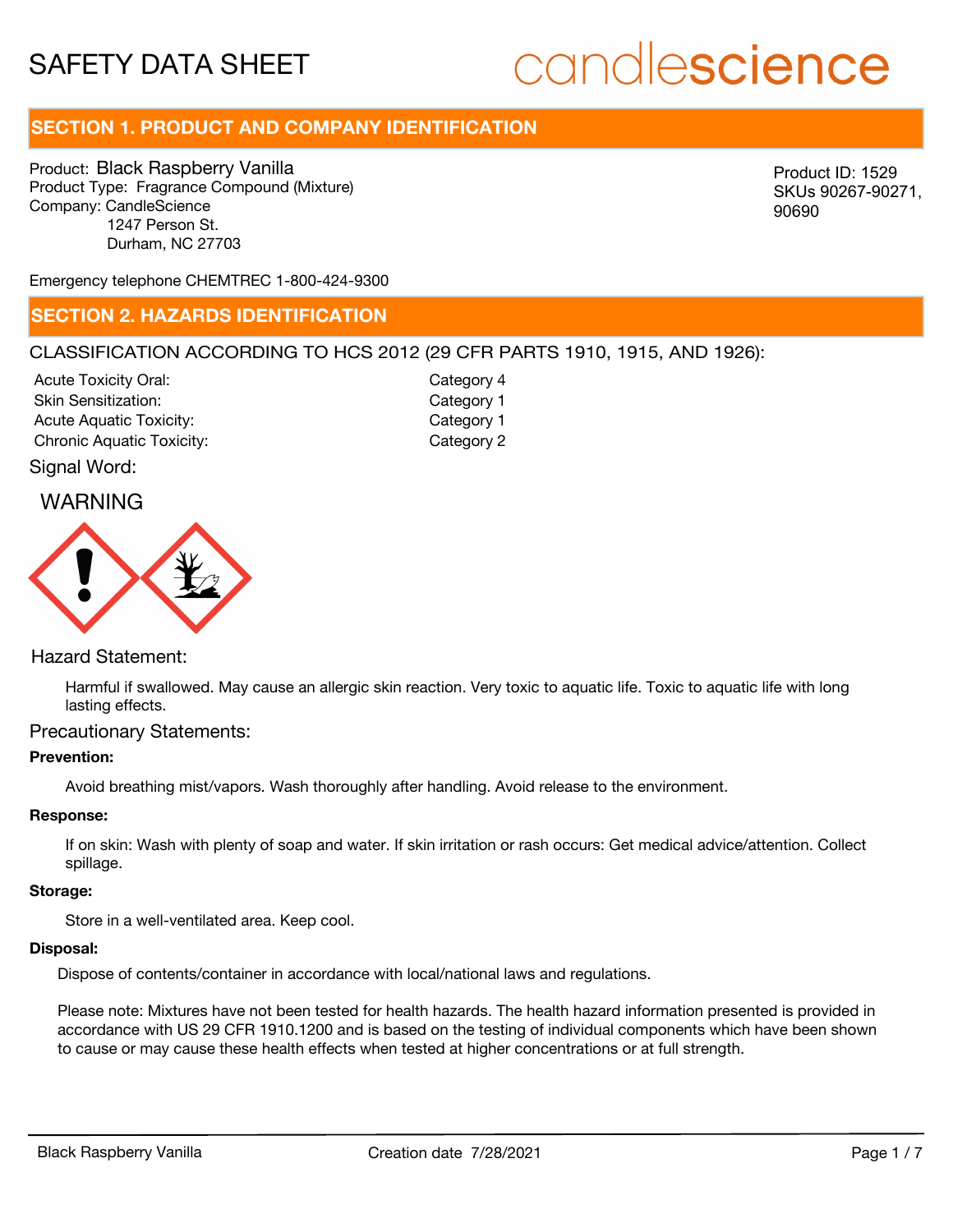# candlescience

## **SECTION 3. COMPOSITION/INFORMATION ON INGREDIENT**

| Hazardous components                                   | CAS No.        | Weight %   |
|--------------------------------------------------------|----------------|------------|
| Benzyl benzoate                                        | $120 - 51 - 4$ | $40 - 50$  |
| beta-lonone                                            | 14901-07-6     | $10 - 15$  |
| Ethyl methylphenylglycidate                            | 77-83-8        | $10 - 15$  |
| Vanillin                                               | 121-33-5       | $3 - 5$    |
| alpha-isoMethyl ionone                                 | $127 - 51 - 5$ | $3 - 5$    |
| dl-Citronellol                                         | 106-22-9       | $1 - 3$    |
| dl-Limonene                                            | 138-86-3       | $1 - 3$    |
| Methylionone                                           | 127-42-4       | $1 - 3$    |
| Ethyl maltol                                           | 4940-11-8      | $1 - 3$    |
| Geraniol                                               | $106 - 24 - 1$ | $\le$ <1   |
| Methyl cinnamate                                       | 103-26-4       | $\le$ <1   |
| (E)-beta-damascone                                     | 23726-91-2     | $\leq 0.5$ |
| 2,4-dimethylcyclohex-3-ene-1-carbaldehyde              | 68039-49-6     | $\leq 0.5$ |
| Nerol                                                  | 106-25-2       | $\leq 0.5$ |
| 1-Penten-3-One, 1-(2,6,6-Trimethyl-1-Cyclohexen-1-Yl)- | 127-43-5       | $\leq 0.5$ |
| Hexyl cinnamic aldehyde                                | $101 - 86 - 0$ | $\leq 0.5$ |

## **SECTION 4. FIRST AID MEASURES**

#### Inhalation:

in the event of exposure to vapors, immediately remove from the area to a fresh air environment.

#### Skin contact:

Remove contaminated clothes. Wash skin with large volumes of water. If irritation persists, or any sign of tissue damage is apparent, obtain medical advice immediately.

#### Eye contact:

In the event of contact with the eyes, irrigate with water for at least 15 minutes; obtain medical advice if irritation persists.

#### Ingestion:

In the event of accidental ingestion, rinse mouth with water. Give up to one tumbler (half pint) of milk or water. Obtain medical advise immediately. Do not induce vomiting.

#### Most important symptoms:

N/A

Indication of immediate medical attention:

Treat symptomatically.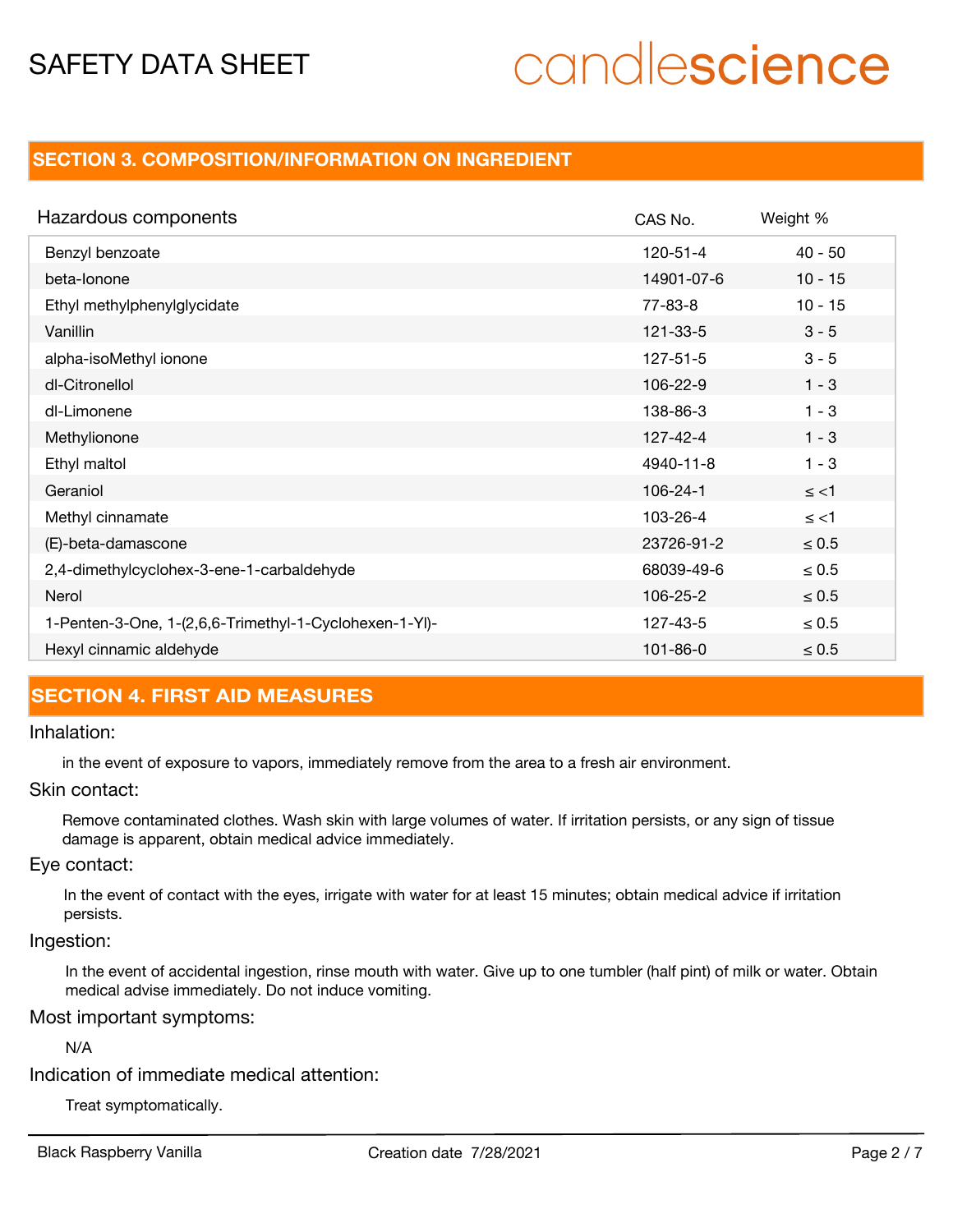# candlescience

General information:

As in all cases of potential poisoning, obtain medical advice immediately.

## **SECTION 5. FIREFIGHTING MEASURES**

#### Suitable extinguishing media:

Foam, carbon dioxide, or dry chemical.

#### Unsuitable extinguishing media:

Avoid use of water in extinguishing fires.

#### Specific hazards:

During fire, gases hazardous to health may be formed. Do not allow run-off from fire fighting to enter drains or water courses.

#### Special fire fighting procedures:

Wear self-contained breathing apparatus for firefighting. Move containers from fire area if it can be done safely. Use water spray jet to protect personnel and to cool endangered containers.

## **SECTION 6. ACCIDENTAL RELEASE MEASURES**

#### Personal precautions, protective equipment and emergency procedures:

Evacuate personnel to safe areas. Remove all sources of ignition. Ensure adequate ventilation. Keep people away from and upwind of spill/leak. Wear appropriate protective equipment and clothing during clean-up.

#### Environmental precautions:

Do not allow to enter into soil/subsoil. Do not allow to enter into surface water or drains. Dispose of in accordance with local regulations. Local authorities should be advised if significant spillage cannot be contained.

#### Methods and materials for containment and cleaning up:

Soak up with inert absorbent material (e.g. sand, silica gel, vermiculite). Keep in suitable and closed containers for disposal. Clean contaminated floors and objects thoroughly while observing environmental regulations.

## **SECTION 7. HANDLING AND STORAGE**

#### Precautions for safe handling:

Avoid contact with skin and eyes. Avoid prolonged inhalation of vapors. Wash hands and other exposed areas with mild soap and water before eating, drinking or smoking and when leaving work. Handle in accordance with good industrial hygiene and safety practices.

#### Conditions for safe storage, including any incompatibilities:

Store in tightly closed and upright container in a cool, dry, ventilated area. Store away from light, heat, and sources of ignition.

## **SECTION 8. EXPOSURE CONTROLS/PERSONAL PROTECTION**

#### Exposure Guidelines:

ACGIH: dl-Citronellol (CAS 106-22-9) TWA 5 ppm

ACGIH: Geraniol (CAS 106-24-1) TWA 5 ppm

US WEEL: Vanillin (CAS 121-33-5) TWA 10 mg/m<sup>3</sup>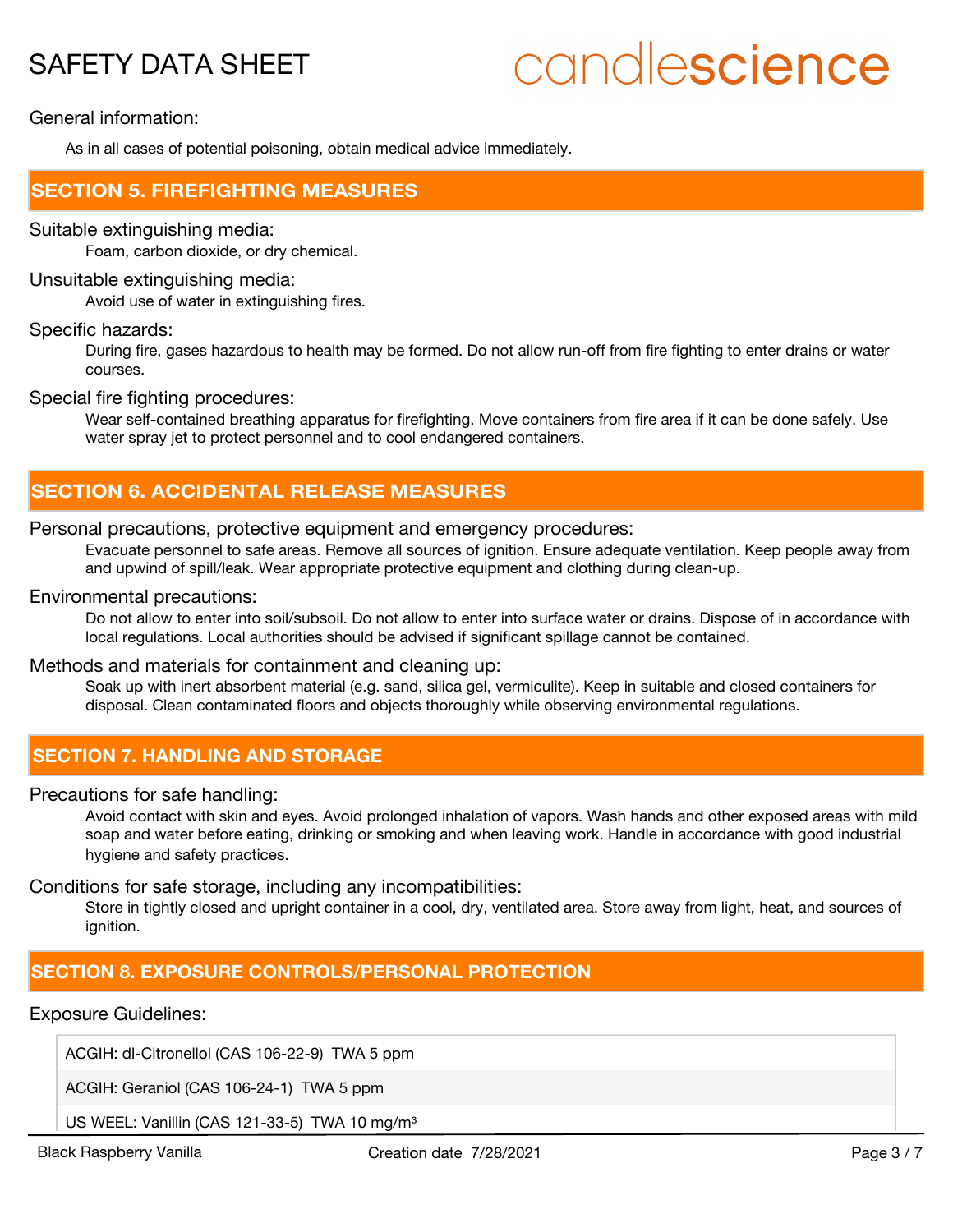## candlescience

#### Appropriate Engineering Controls:

#### **Ventilation:**

Use engineering controls to maintain airborne levels below exposure limit requirements or guidelines. If there are no applicable exposure limit requirements or guidelines, use only with adequate ventilation. Local exhaust ventilation may be necessary for some operations.

#### Personal Protective Equipment:

#### **Eye protection:**

Ensure that eyewash stations and safety showers are close to the workstation location. Chemical resistant goggles must be worn.

#### **Hand protection:**

Wear chemical resistant gloves suitable for this material as determined by a hazard assessment. Gloves should be discarded and replaced if there is any indication of degradation or chemical breakthrough.

#### **Skin and body protection:**

Wear protective clothing suitable for this material as determined by a hazard assessment.

#### **Respiratory protection:**

Respiratory protection should be worn when workplace exposures exceed exposure limit requirements or guidelines. If there are no applicable exposure limits or guidelines, use an approved respirator where there is a potential for adverse effects, including but not limited to respiratory irritation or odor, where indicated or required by the exposure assessment. Selection of air-purifying or positive-pressure supplied air will depend on the results of the exposure assessment which includes an evaluation of the specific operations and the actual or potential airborne concentrations. The type of cartridge or filter to be used must be selected and approved for the chemical, class, or classes of chemicals likely to be encountered in the workplace. For emergency conditions, use an approved positive-pressure self-contained breathing apparatus.

#### **General hygiene considerations:**

Handle in accordance with good industrial hygiene and safety practice. Remove contaminated clothing and protective equipment before entering eating areas. Wash hands before breaks and immediately after handling the product.

## **SECTION 9. PHYSICAL AND CHEMICAL PROPERTIES**

| Appearance:                                     | Liquid          |        |  |  |
|-------------------------------------------------|-----------------|--------|--|--|
| Color:                                          | N/A             |        |  |  |
| Odor:                                           | Characteristic  |        |  |  |
| Odor threshold:                                 | N/A             |        |  |  |
| pH:                                             | N/A             |        |  |  |
| Melting point:                                  | N/A             |        |  |  |
| Boiling point:                                  | $>40^{\circ}$ C |        |  |  |
| Flashpoint:                                     | 95 °C           | 203 °F |  |  |
| N/A<br>Evaporation Rate (Butyl Acetate $= 1$ ): |                 |        |  |  |
| Flammability (solid, gas):                      | N/A             |        |  |  |
| Upper lower flammability or explosive limits:   |                 | N/A    |  |  |
| Vapor density (Air=1):                          | N/A             |        |  |  |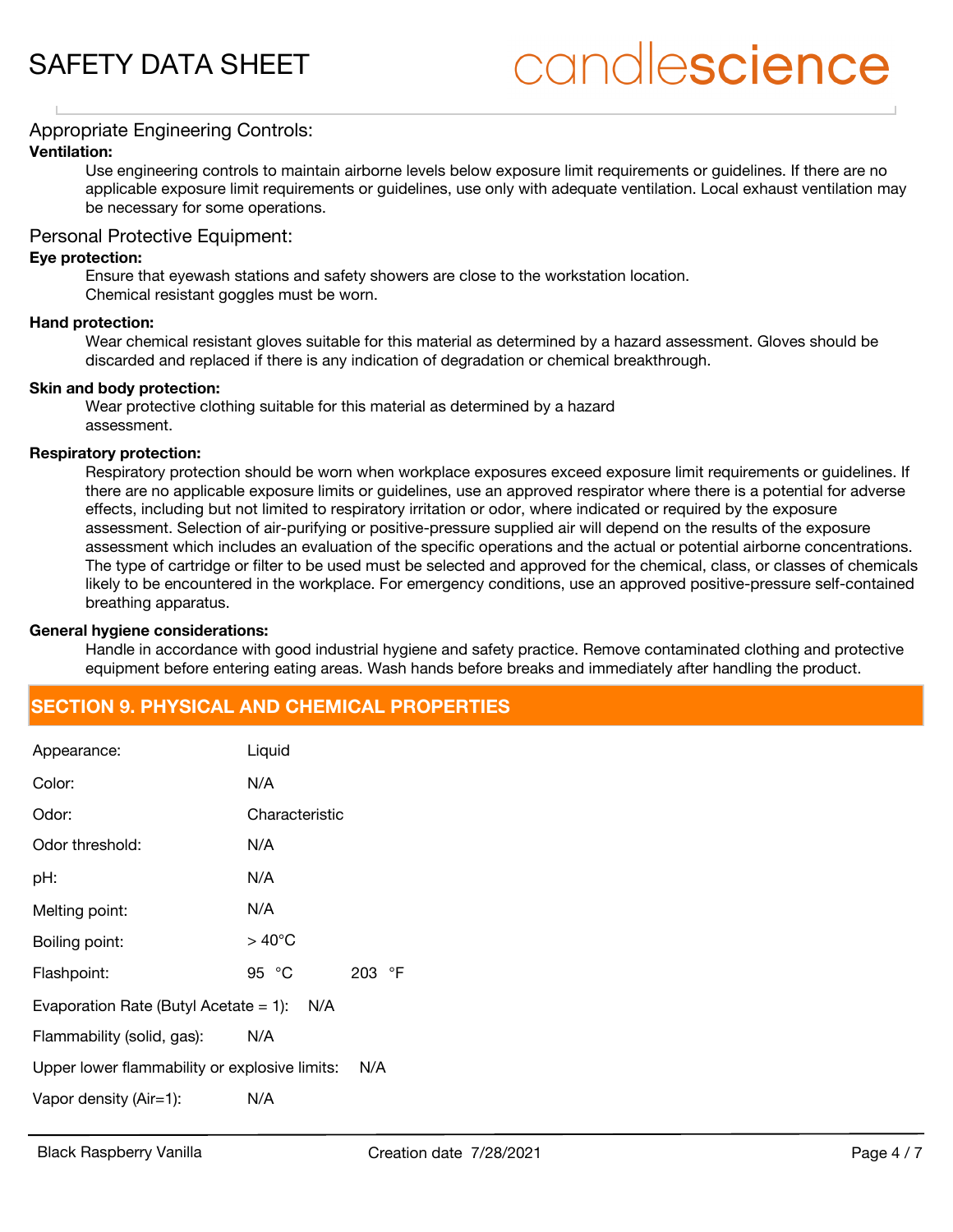| Vapor pressure:                         | 0.1           |
|-----------------------------------------|---------------|
| Specific gravity (H2O=1):               | N/A           |
| Solubility in water:                    | N/A           |
| Solubility in other solvents:           | N/A           |
| Partition coefficient: n-octanol/water: | N/A           |
| Auto-ignition temperature:              | N/A           |
| Decomposition temperature:              | N/A           |
| Kinematic viscosity:                    | N/A           |
| Dynamic viscosity:                      | N/A           |
| Explosive properties:                   | N/A           |
| Oxidizing properties:                   | N/A           |
| Refractive index:                       | 1.535 - 1.541 |

## **SECTION 10. STABILITY AND REACTIVITY**

#### **Chemical stability:**

The product is stable and non-reactive under normal conditions of use, storage and transport.

#### **Possibility of hazardous reactions:**

Material is stable under normal conditions.

#### **Conditions to avoid:**

Heat, flames and sparks. Temperature extremes and direct sunlight.

#### **Incompatible materials:**

Strong oxidizing agents. Strong acids. Strong Bases.

#### **Hazardous decomposition products:**

No hazardous decomposition products are known.

## **SECTION 11. TOXICOLOGICAL INFORMATION**

#### **Acute oral toxicity:**

<2000 mg/kg

#### **Acute dermal toxicity:**

N/A

#### **Acute inhalation toxicity:**

N/A

#### **Skin corrosion/irritation:**

May cause skin irritation

#### **Serious eye damage/eye irritation:**

# candlescience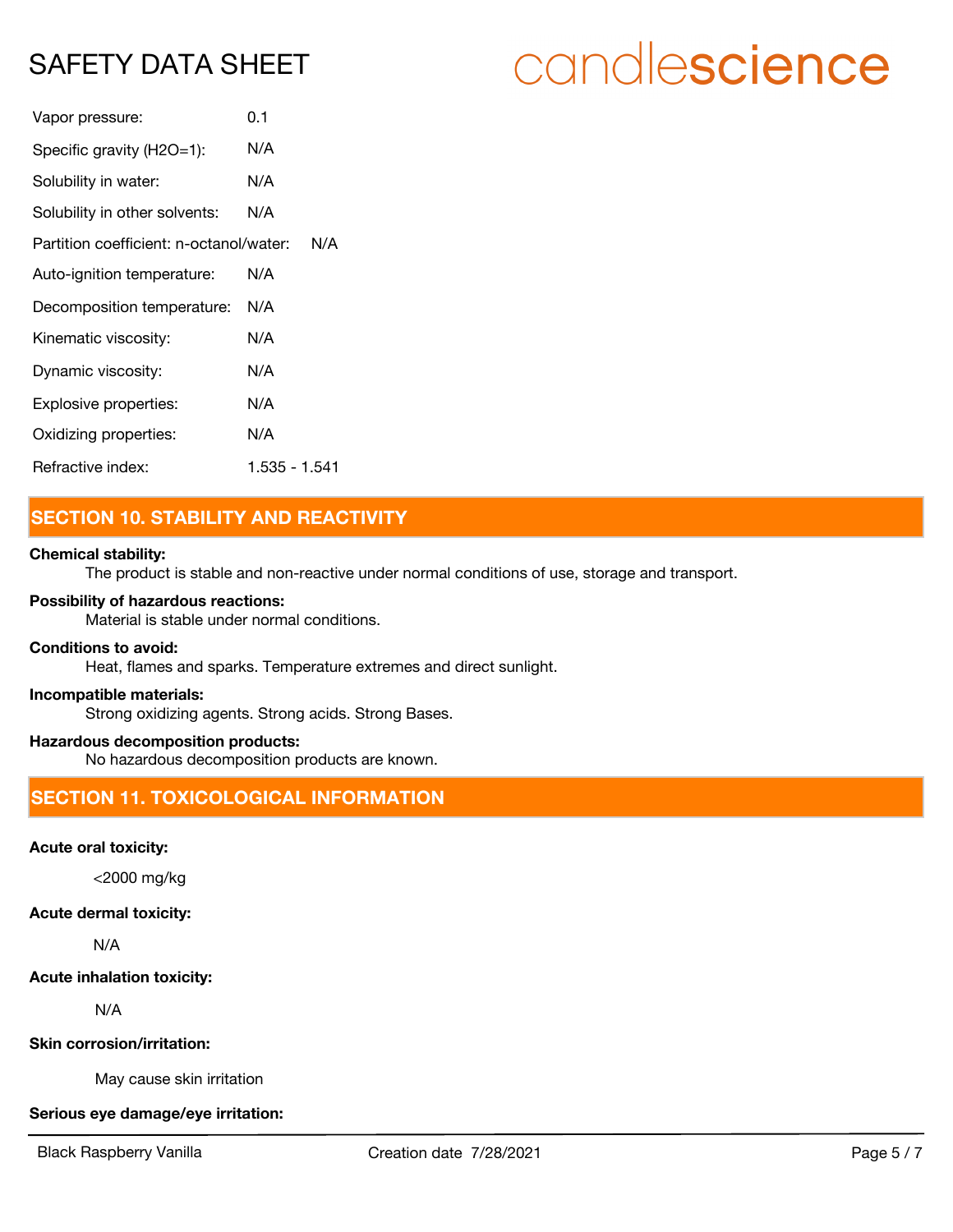# candlescience

#### May cause serious eye damage

#### **Respiratory or skin sensitization:**

May cause an allergic skin reaction

**Mutagenicity:**

N/A

#### **Reproductive toxicity:**

N/A

#### **Carcinogenicity:**

N/A

Please note: Mixtures have not been tested for health hazards. The health hazard information presented is provided in accordance with US 29 CFR 1910.1200 and is based on the testing of individual components which have been shown to cause or may cause these health effects when tested at higher concentrations or at full strength.

### **SECTION 12. ECOLOGICAL INFORMATION**

#### **Ecotoxicity:**

Toxic to aquatic life with long lasting effects

#### **Persistence and Degradability:**

N/A

#### **Bioaccumulation:**

N/A

#### **Other Adverse Effects:**

N/A

## **SECTION 13. DISPOSAL CONSIDERATIONS**

#### **Disposal instructions:**

Collect and reclaim or dispose in sealed containers at licensed waste disposal site. Do not allow this material to drain into sewers/water supplies. Do not contaminate ponds, waterways or ditches with chemical or used container. Dispose of contents/container in accordance with local/regional/national/international regulations.

#### **Local disposal regulations:**

Dispose in accordance with all applicable regulations.

#### **Hazardous waste code:**

The waste code should be assigned in discussion between the user, the producer and the waste disposal company.

#### **Waste from residues/unused products:**

Dispose of in accordance with local regulations. Empty containers or liners may retain some product residues. This material and its container must be disposed of in a safe manner.

#### **Contaminated packaging:**

Since emptied containers may retain product residue, follow label warnings even after container is emptied. Empty containers should be taken to an approved waste handling site for recycling or disposal.